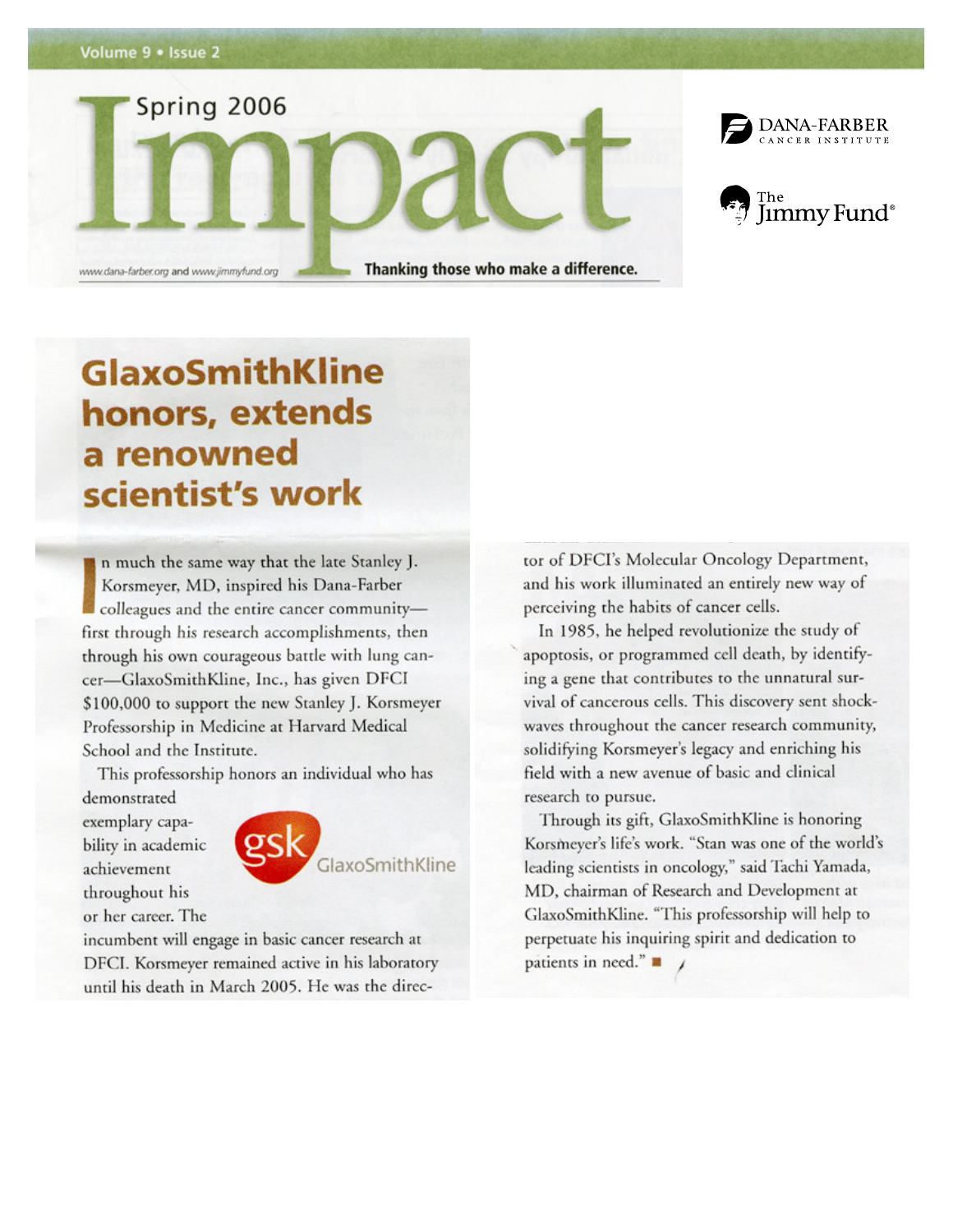



### Novartis gift helps establish Korsmeyer Professorship

U NOVARTIS

**INSTITUTES FOR** 

**BIOMEDICAL RESEARCH** 

the late Stanley J. Korsmeyer, MD, former director of DFCI's Molecular Oncology Program and chair of the Executive Committee on Research, was a scientific trailblazer whose study of apoptosis, or programmed cell death, made him one of the architects of a major paradigm shift in cancer research. Upon his untimely death from lung cancer in 2005 at age 54, Institute President Edward J. Benz Jr., MD,

asked friends and colleagues to help create a permanent legacy for Korsmeyer by establishing a professorship at Harvard Medical School and the Institute in his honor. Novartis has heeded this call with a gift of \$100,000 to establish this endowed chair in his memory. To date, more than \$1 million has been raised for the professorship toward its \$3.3 million goal.

"Stan Korsmeyer lightened his environment locally while he enlightened clinical science globally," said Mark Fishman, MD, president of the Novartis Institutes for BioMedical Research. "Our memories of him motivate us all to explore cancer more fervently and translate research to cures more aggressively. Novartis and Dana-Farber work in partnership toward this goal, in a mode of open inquiry so beloved by

Stan. Patients will benefit from his discoveries and his inspiration."

The first incumbent of the Stanley J. Korsmeyer Professorship at Dana-Farber Cancer Institute will honor an individual whose focus is basic cancer research and who has demonstrated exemplary academic achievement throughout his or her career.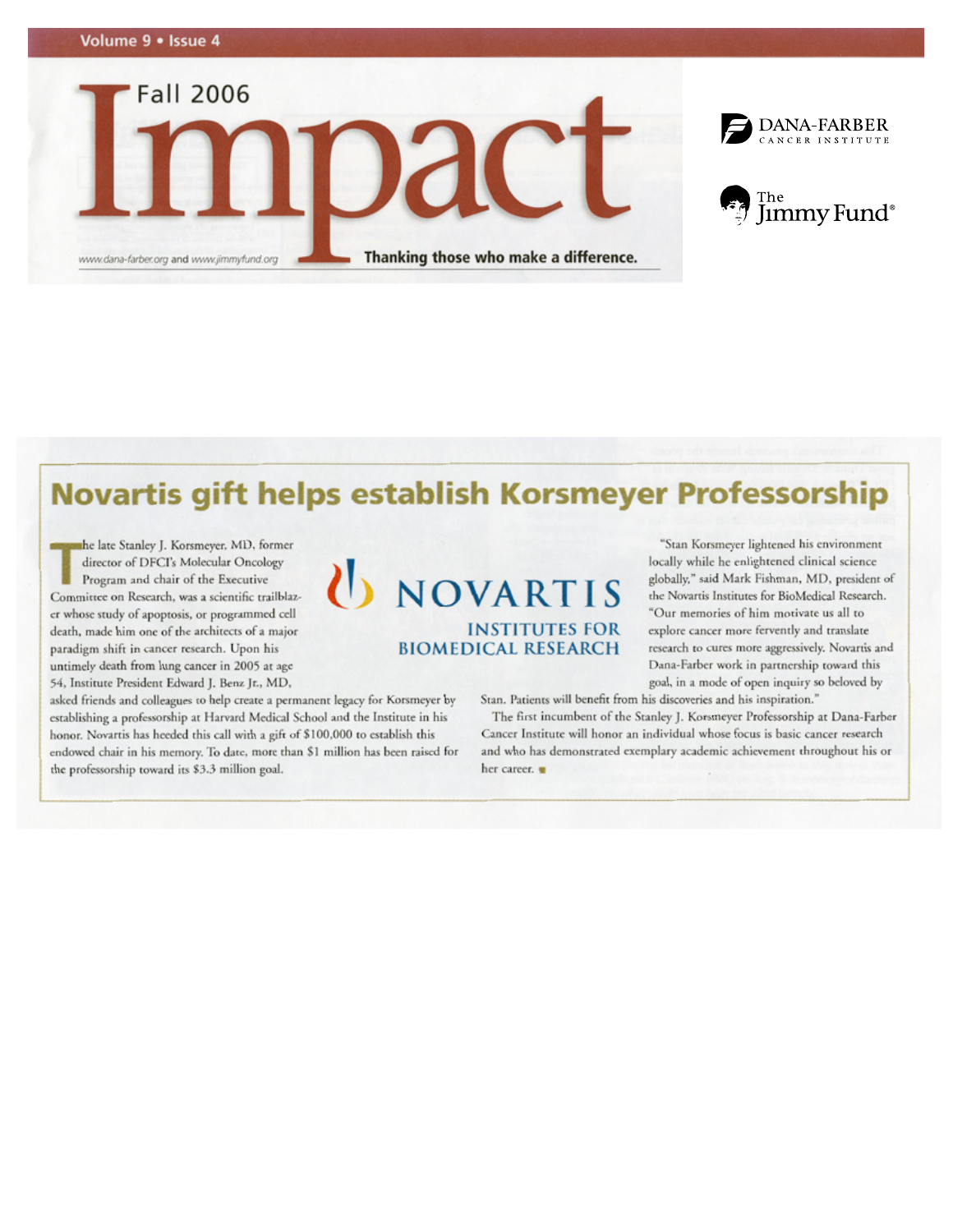





www.dana-farber.org and www.jimmyfund.org

Thanking those who make a difference.

### **Herzsteins' generosity** honors scientist's legacy

fith their recent gift of \$1 million to Dana-Farber, Barbara and Sigmund Herzstein are continuing the groundbreaking work of a man they never met. Their generosity will help establish the Stanley J. Korsmeyer Professorship at Harvard Medical School and Dana-Farber, a \$3.3 million endeavor to honor the late DFCI scientist whose research changed the cancer landscape. This gift not only brings this professorship substantially closer to fruition, it also provides momentum for Mission Possible: The Dana-Farber Campaign to Conquer Cancer.

The Herzsteins have been personally connected to the Institute since Sigmund Herzstein began treatment to combat lung cancer, and the couple sought a way to offer their support for its cancer-fighting mission. When their neighbor and friend David G. Nathan, MD, president emeritus of Dana-Farber, spoke about the work of his former colleague and the professorship being created in his memory, the Herzsteins were inspired to support this mission.

"I was impressed that David, who has long experience with first-class scientists, was so impressed with Stan Korsmeyer," said Sigmund Herzstein. "By David's account, Korsmeyer was more than a fine scientist. He was also a motivating leader. By helping to fund this professorship, we hope that Dana-Farber can attract someone with these same qualities."

#### Carrying the torch

The Korsmeyer Professorship is an appointment that will provide its incumbent physician-scientist with the financial support to engage in the kind of basic cancer research that translates into better understanding of the disease and more effective therapeutics. The Korsmeyer Professor, to be selected at a later date, will follow a trail blazed by one of the world's greatest scientific minds.

The late director of Molecular Oncology at DFCI and the Sidney Farber Professor of Pathology at Harvard Medical School, Korsmeyer was renowned for his research into apoptosis, or programmed cell death, revealing a gene that contributes to the unnatural survival of cancerous cells. Today, a number of effective, cancer-fighting therapies for patients are rooted in Korsmeyer's work, and more than 40 companies are currently exploring new cancer treatments based on his research.

After his death from lung cancer in March 2005, Korsmeyer's friends and colleagues united to raise the funds for the professorship. Now, the generosity of donors like the Herzsteins is propelling his legacy.

"Stan was one of our greatest scientists," said Institute President Edward J. Benz Jr., MD. "He was nominated for a Nobel Prize in 2005, and, with adequate time, I believe that he surely would have received that distinguished honor. People like the Herzsteins are ensuring that his memory lives on, and that his important work will lead to the dream he wanted for us all-an end to cancer."



Barbara and Sigmund Herzstein are advancing basic cancer research with their \$1 million gift to help establish the Stanley J. Korsmeyer Professorship at Dana-Farber and Harvard Medical School.